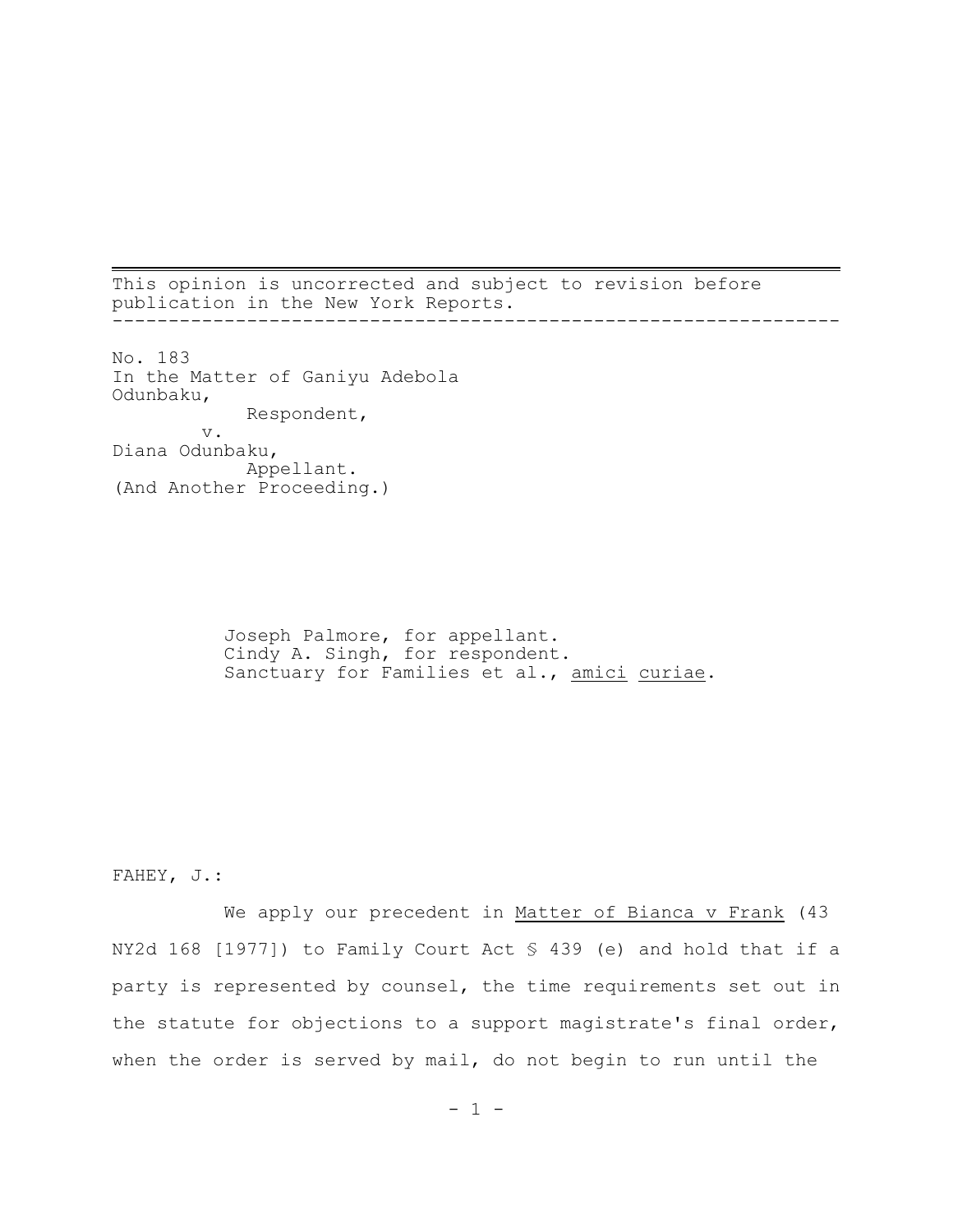order is mailed to counsel.

Diana Odunbaku (the mother) retained Staten Island Legal Services to represent her in her efforts to obtain child support from Ganiyu Adebola Odunbaku (the father), with whom she had a son. Through counsel, who represented her throughout the proceedings described below, the mother filed a support petition in Family Court. Following a hearing, the Support Magistrate, finding the father's testimony incredible and his financial proof unreliable, entered a support order against him in the amount of \$236 per week. The father did not make the required payments. The mother filed a violation petition. The father, meanwhile, sought a downward modification of his support obligations. The Support Magistrate made a finding that the father was in willful violation of the support order and granted a money judgment to the mother in the amount of \$16,940; the Support Magistrate dismissed the father's modification petition.

The father paid \$7,000, but subsequently petitioned Family Court once again for a downward modification. The mother cross-petitioned for a finding that the father was, again, in willful violation of the support order. This time, the father supplied documentary evidence of his inability to pay, including evidence that he had been receiving Social Security Disability benefits following an accident. A different support magistrate granted the father's petition and modified the support order, significantly reducing the father's child support obligation, to

 $- 2 -$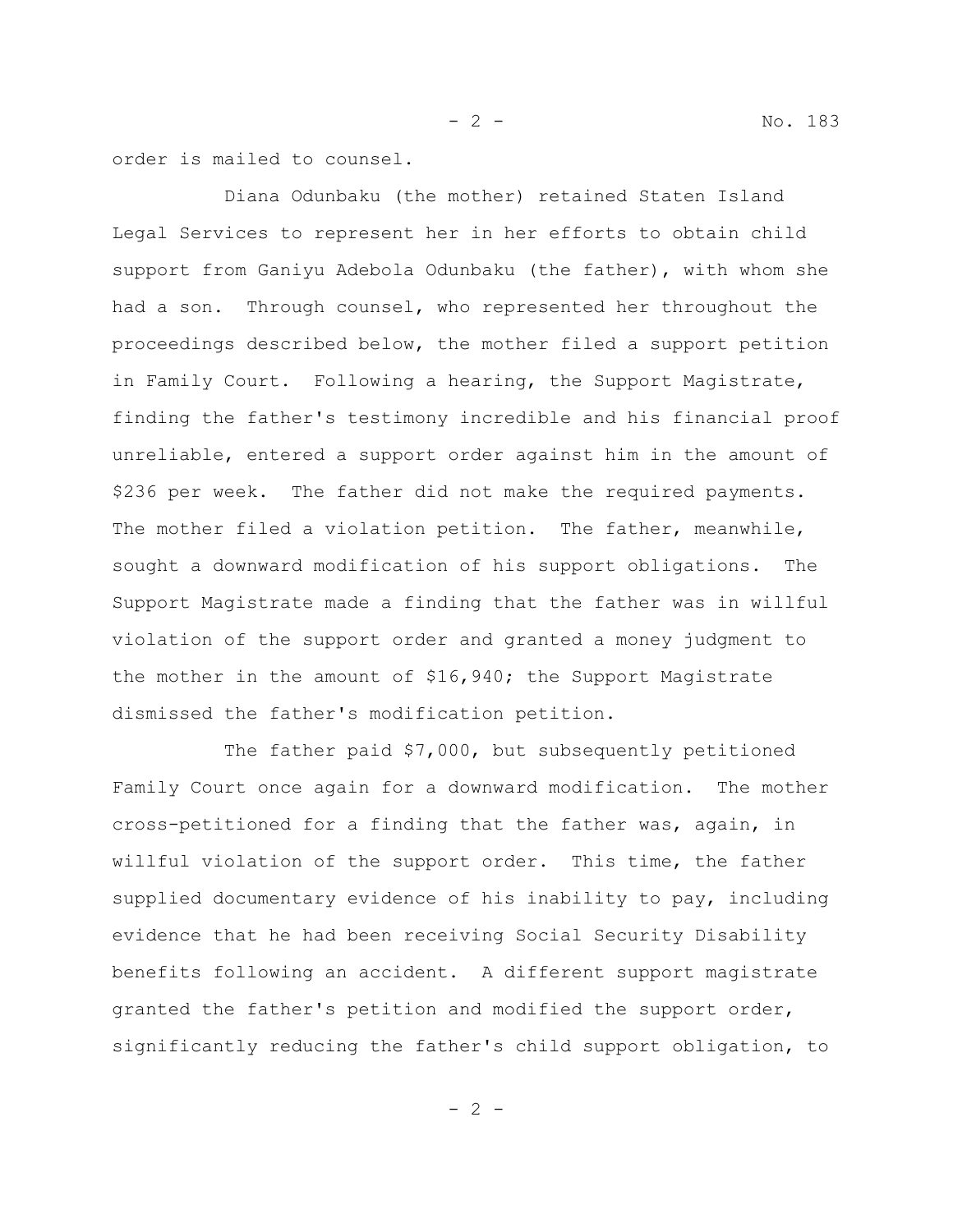\$25 per month. The Support Magistrate's order, dated July 24, 2013, contained a notice, in accordance with Family Court Act § 439 (e), that "written objections to this order may be filed with this court within 30 days of the date the order was received in court or by personal service, or if the order was received by mail, within 35 days of the mailing of the order." A separate order, with the same date and notice, dismissed the mother's cross petition.

On the same day, the Clerk of Family Court mailed the orders and accompanying findings of fact directly to the father and to the mother. Family Court did not mail the documents to the father's lawyer or the mother's lawyer, nor did the court have an electronic filing system or other means whereby counsel could learn of developments in the case. It was not until the following month that the mother notified her attorney that she had received court papers pertaining to her case. Counsel went to Family Court's Record Room to retrieve the orders and findings of fact, but was not immediately given all of the papers.

On September 3, 2013  $-$  41 days after the orders were mailed by Family Court -- the mother, through counsel, filed objections. Counsel, attempting to explain the tardiness of the objections, stated that Staten Island Legal Services had "never received any order[], finding or notice of decision despite being Attorney of Record in this action." Family Court denied the mother's objections as untimely, and confirmed and continued the

- 3 -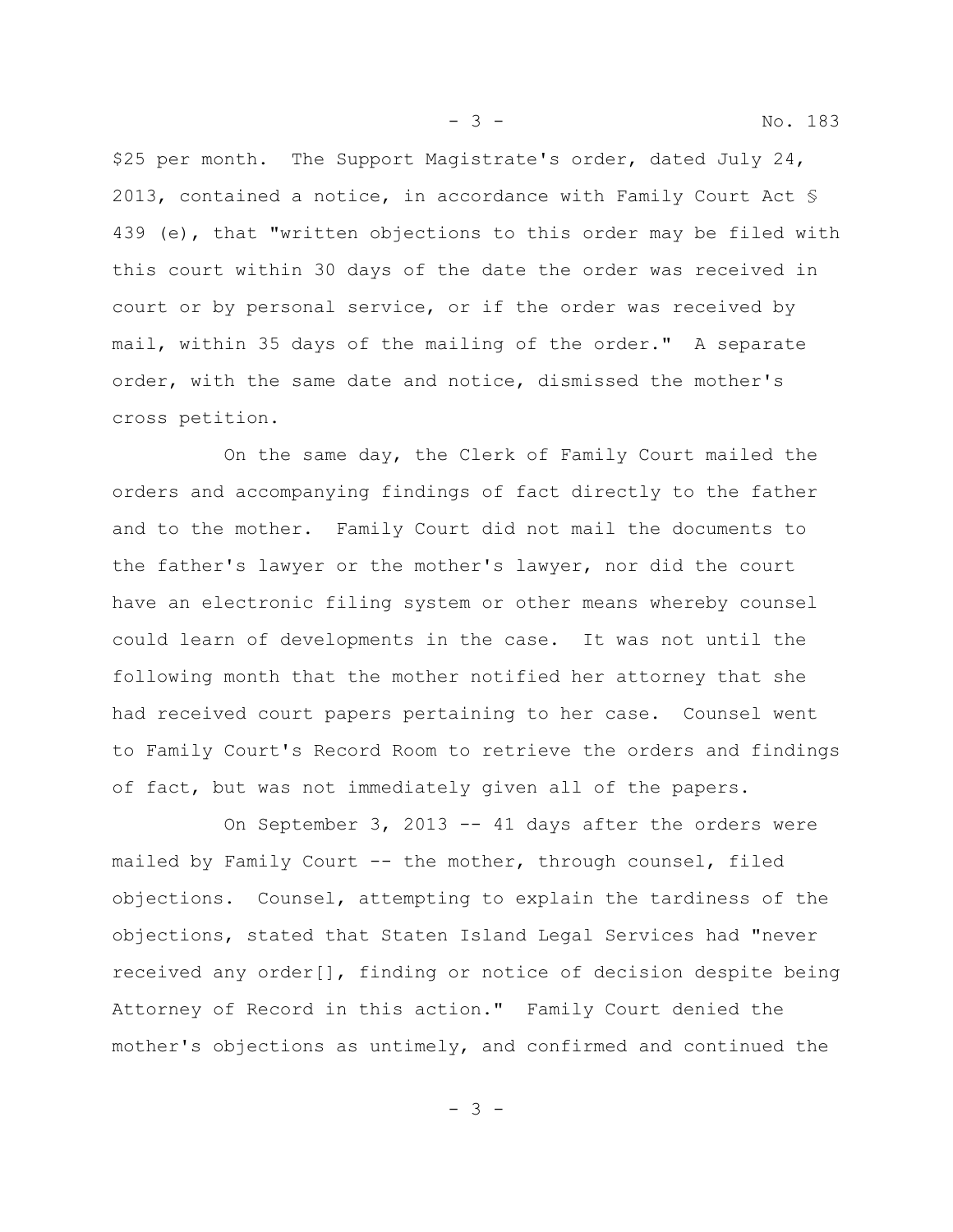Support Magistrate's orders, without reaching the merits of the mother's contentions.

Family Court relied on Family Court Act § 439 (e), which provides that

> "[s]pecific written objections to a final order of a support magistrate may be filed by either party with the court within thirty days after receipt of the order in court or by personal service, or, if the objecting party or parties did not receive the order in court or by personal service, thirty-five days after mailing of the order to such party or parties" (emphasis added).

The objections had been filed more than 35 days after Family Court mailed the orders to the mother. Family Court further ruled that "the mailing of a copy of the order and findings of fact to a party of the proceedings satisfies the requirements of § 439 (e) and [22 NYCRR] 205.36 (b)"<sup>1</sup> and that "neither the Family Court Act nor [22 NYCRR 205.36 (b)] specifically requires that the Clerk of Court shall mail a copy of the Support Magistrate's order and decision to a party's attorney."

The mother moved to reargue. Family Court adhered to its prior ruling. The mother appealed from the Support Magistrate's orders and findings of fact, as well as from Family Court's order denying her objections and its order upon

<sup>1</sup> 22 NYCRR 205.36 (b) provides that "[a]t the time of the entry of the order of support, the clerk of [Family Court] shall cause a copy of the findings of fact and order of support to be served either in person or by mail upon the parties to the proceeding or their attorneys."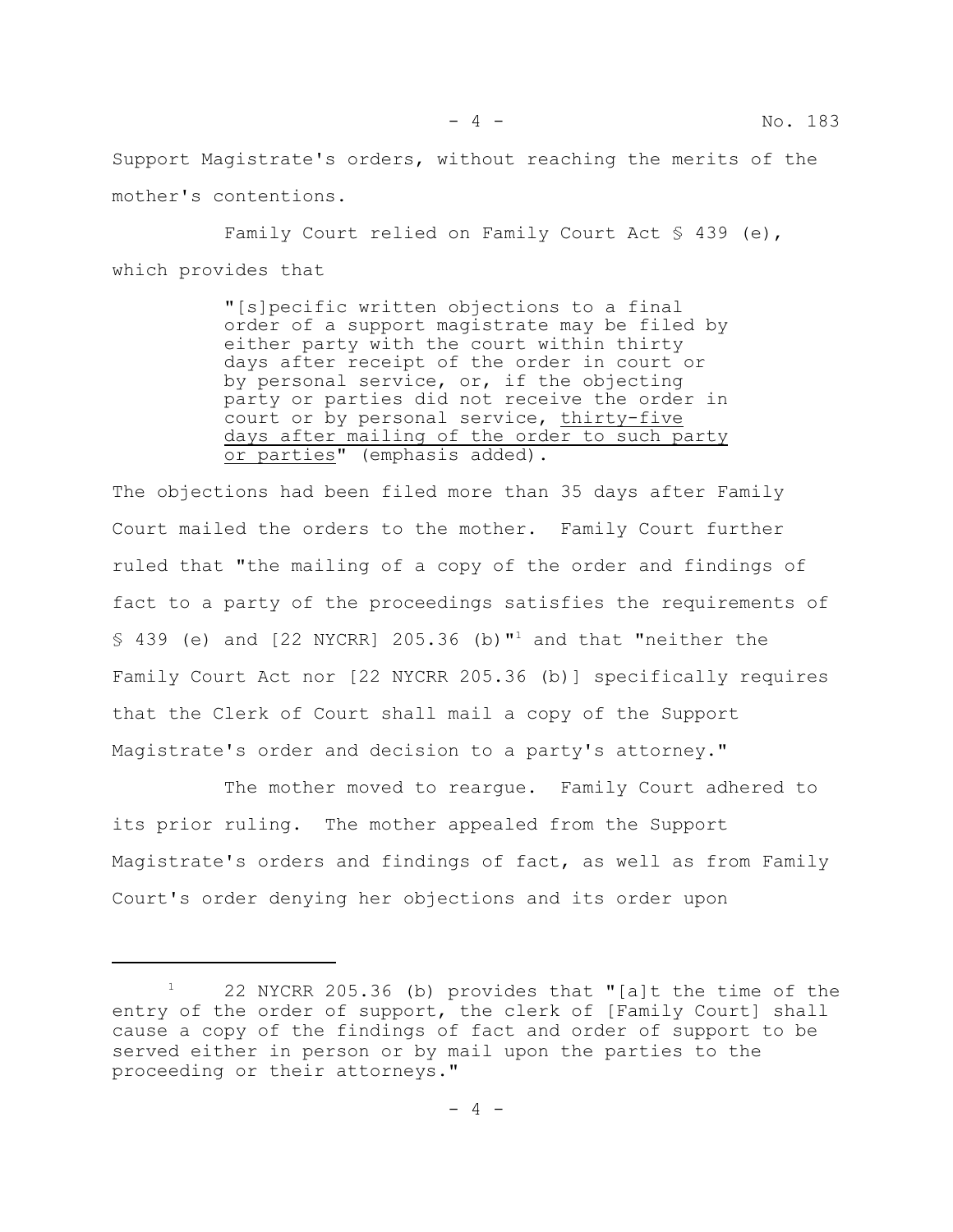- 5 - No. 183

reargument. She relied on our decision in Matter of Bianca v Frank (43 NY2d 168 [1977]).

The Appellate Division affirmed Family Court's order upon reargument and dismissed the mother's appeals from the other orders (see Matter of Odunbaku v Odunbaku, 131 AD3d 617 [2d Dept 2015]). The Appellate Division did not cite Bianca. Instead, the court relied on 22 NYCRR 205.36 (b).

We granted the mother leave to appeal (26 NY3d 913 [2015]) and now reverse.

Matter of Bianca v Frank is dispositive. There, we held that "basic procedural dictates and . . . fundamental policy considerations . . . require that once counsel has appeared in a matter a Statute of Limitations or time requirement cannot begin to run unless that counsel is served with the determination or the order or judgment sought to be reviewed" (Bianca, 43 NY2d at 173). The Bianca Court recognized that this principle would not apply if "a legislative enactment  $\ldots$  . specifically exclude[d] the necessity of serving counsel" by stating the legislative "intention to depart from the standard practice . . . in unmistakable terms"  $(id.)$ . Yet, in the absence of such unambiguous statutory language, "any general requirement that notice must be served upon the party. . . must be read . . . to require, at least, that notice be served upon the attorney the party has chosen to represent him" (id.).

Bianca interpreted a statute of limitations in a county

- 5 -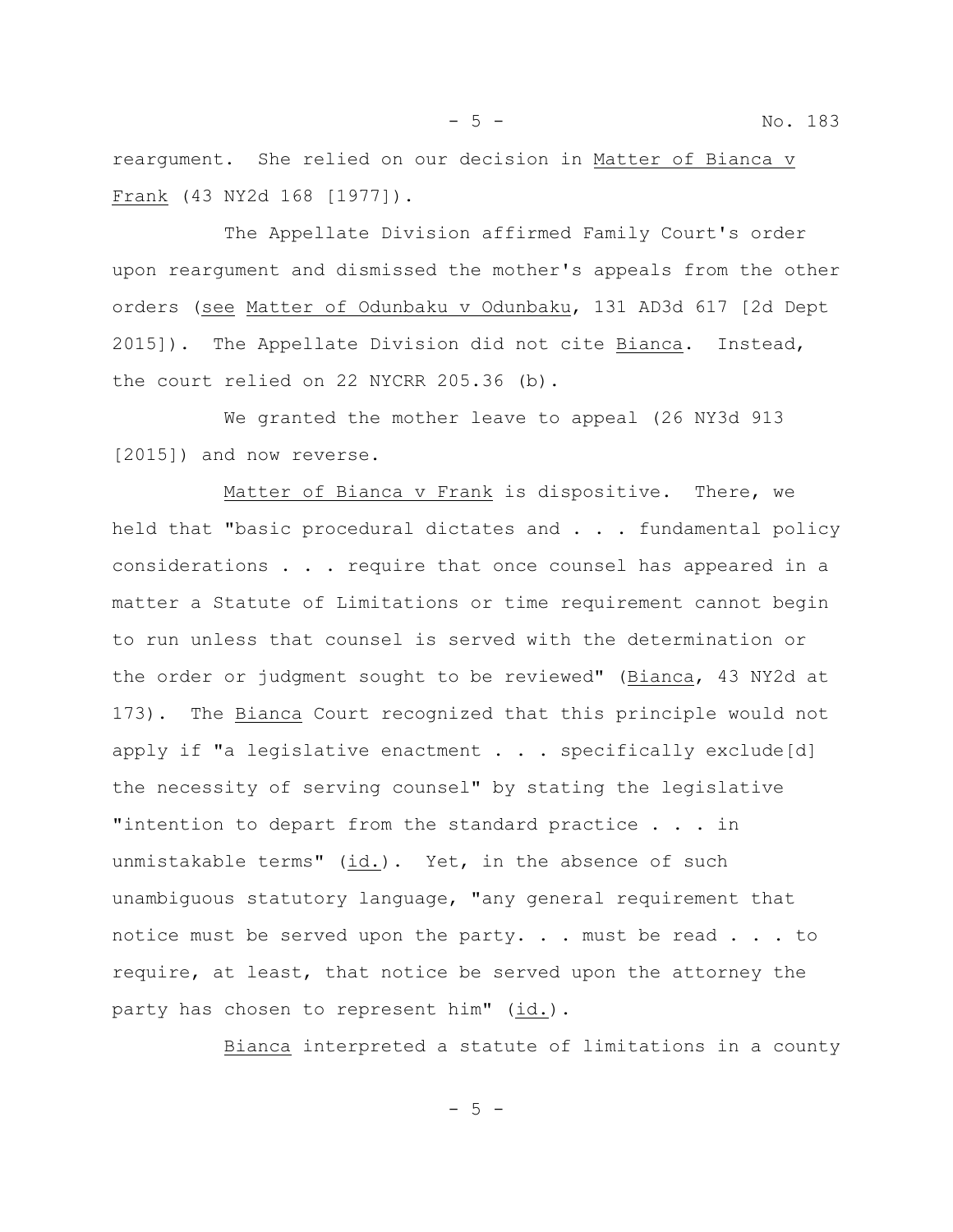administrative code, which stated that "[a] petition to review a determination by the commissioner to . . . discipline a member of the police force shall not be granted after the expiration of thirty days from the service of a notice of such determination upon the member of the force so . . . disciplined" (id.), to require that notice be served upon the member's attorney. Although the petitioner himself had been served with the determination, petitioner's attorney had not been served with it, and so the Court held that the statute of limitations had not commenced. Subsequently, we extended the Bianca principle so as to apply to representation by a union (see Matter of Case v Monroe Community Coll., 89 NY2d 438, 442 [1997], motion to amend denied, 89 NY2d 1081 [1997], rearg denied, 89 NY2d 1087 [1997] [holding that a grievant is deemed to have been served with an award once service is properly effected on his or her designated agent, whether an attorney or not]).

The rationale of Bianca is straightforward. "[O]nce a party chooses to be represented by counsel in an action or proceeding, whether administrative or judicial, the attorney is deemed to act as his agent in all respects relevant to the proceeding. Thus any documents, particularly those purporting to have legal effect on the proceeding, should be served on the attorney the party has chosen to handle the matter on his behalf" (Bianca, 43 NY2d at 173). Indeed, "[t]his is not simply a matter of courtesy and fairness; it is the traditional and accepted

- 6 -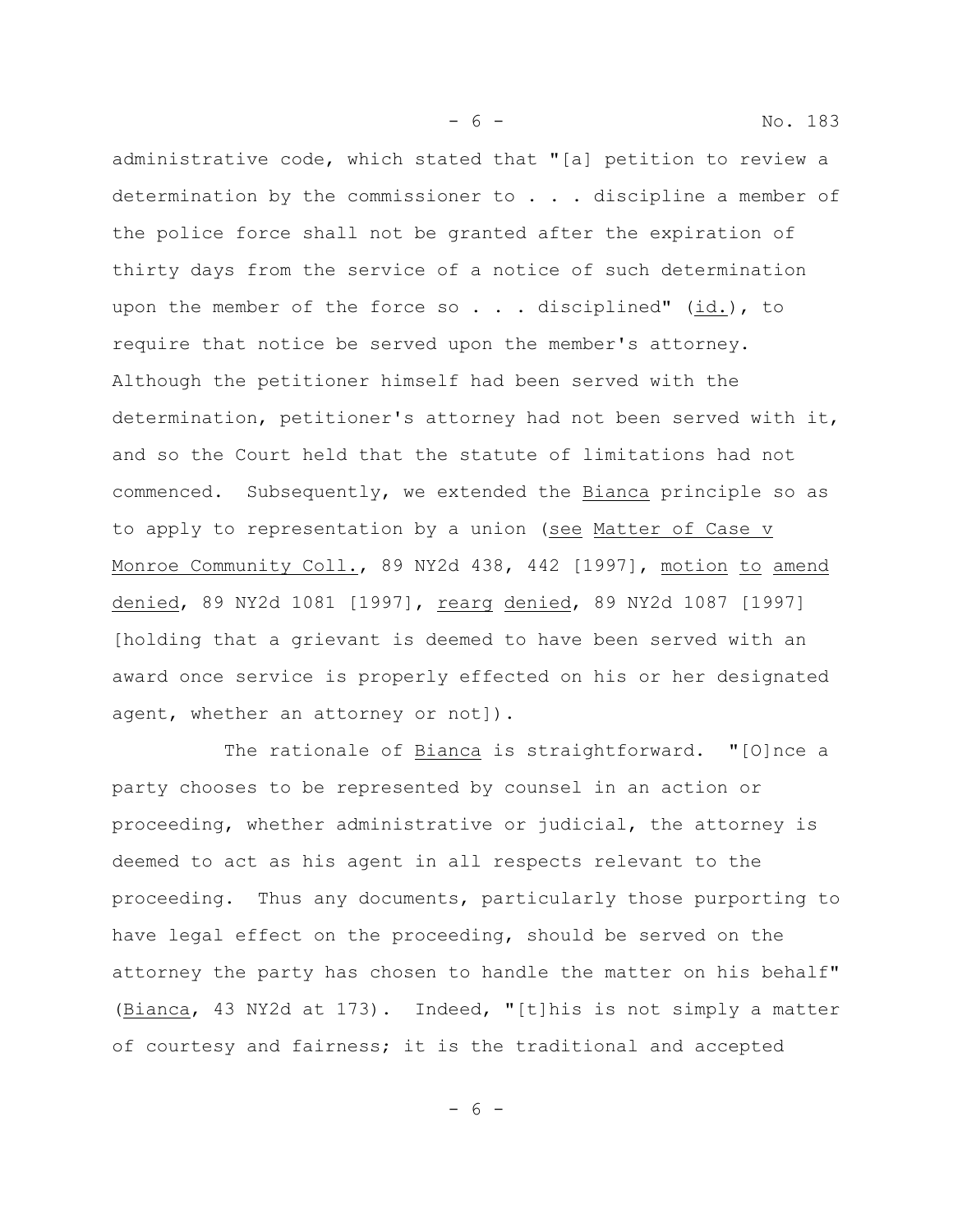practice which has been all but universally codified" (id.). In particular, as the Court noted, CPLR 2103 (b) provides that "[e]xcept where otherwise prescribed by law or order of court, papers to be served upon a party in a pending action shall be served upon the party's attorney."

Bianca governs here. The reference to the mailing of the order to a "party or parties" in Family Court Act  $\frac{1}{5}$  439 (e) must be read to require that the order be mailed to the party's counsel, in order for the statutory time requirement to commence.

For his part, the father contends that Family Court Act § 439 (e) states "in unmistakable terms" (Bianca, 43 NY2d at 173) the intent to exclude the necessity of serving counsel. We do not read the plain language of Family Court Act § 439 (e) in this manner. It is true, of course, that section 439 (e) uses the term "party," but the statute does not convey in language that could not be mistaken that mailing to a represented party is dispositive for time requirement purposes and mailing to counsel is unnecessary, notwithstanding Bianca.

Significantly, Family Court Act § 439 (e), enacted in 1985 (see L 1985, ch 809,  $\frac{1}{2}$  14), with the 35-day requirement added in 1996 (see L 1996, ch 242, § 1), postdates Bianca, decided in 1977. In this regard, it is well settled that "[t]he Legislature is . . . presumed to be aware of the decisional and statute law in existence at the time of an enactment" (Arbegast v Board of Educ. of S. New Berlin Cent. School, 65 NY2d 161, 169

- 7 -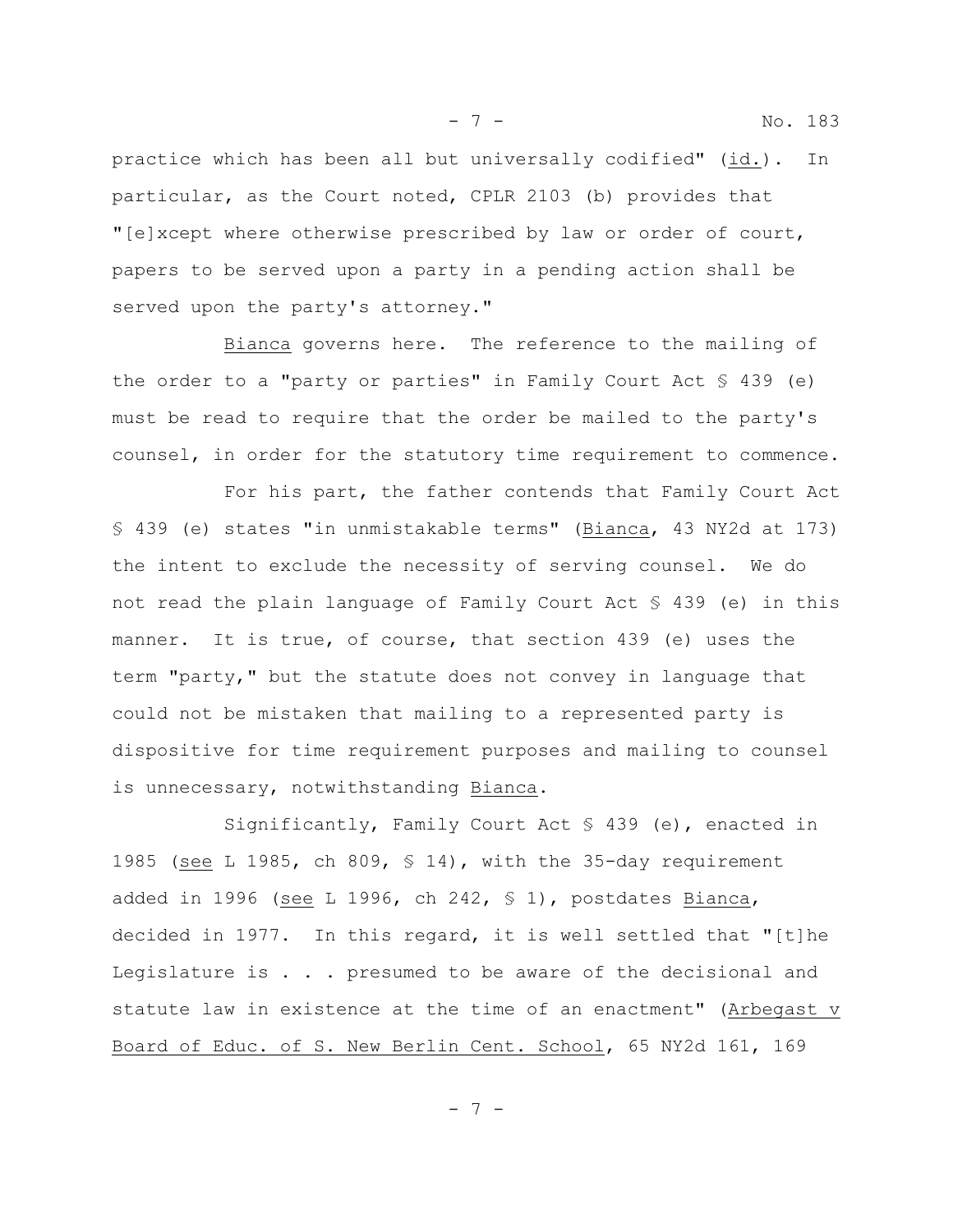- 8 - No. 183

[1985]; see also e.g. Hammelburger v Foursome Inn Corp., 54 NY2d 580, 588 [1981]; Orinoco Realty Co. v Bandler, 233 NY 24, 30 [1922]). Although the Legislature would have been aware of the requirement to express in the most direct, unequivocal terms any intent to "specifically exclude the necessity of serving counsel" (Bianca, 43 NY2d at 173), it failed to include language explicitly overriding the general rule of Bianca that service on counsel is required.

The father also contends that application of the Bianca rule is burdensome. The burden on Family Court is minimal.

Notably, mailing court orders to the parties without also mailing the orders to their attorneys impairs effective access to justice on the part of vulnerable individuals and undermines their representation. Indeed, the practice deprives the party of some of the principal benefits of being represented by an attorney.

We hold, therefore, pursuant to Bianca, that if a party is represented by counsel, the 35-day time requirement set out in Family Court Act § 439 (e) does not begin to run until the final order is mailed to counsel.

There is no need for us to consider the mother's alternative arguments, given our ruling.

Accordingly, the order of the Appellate Division, insofar as appealed from, should be reversed, without costs, and the matters remitted to Family Court for further proceedings in

- 8 -